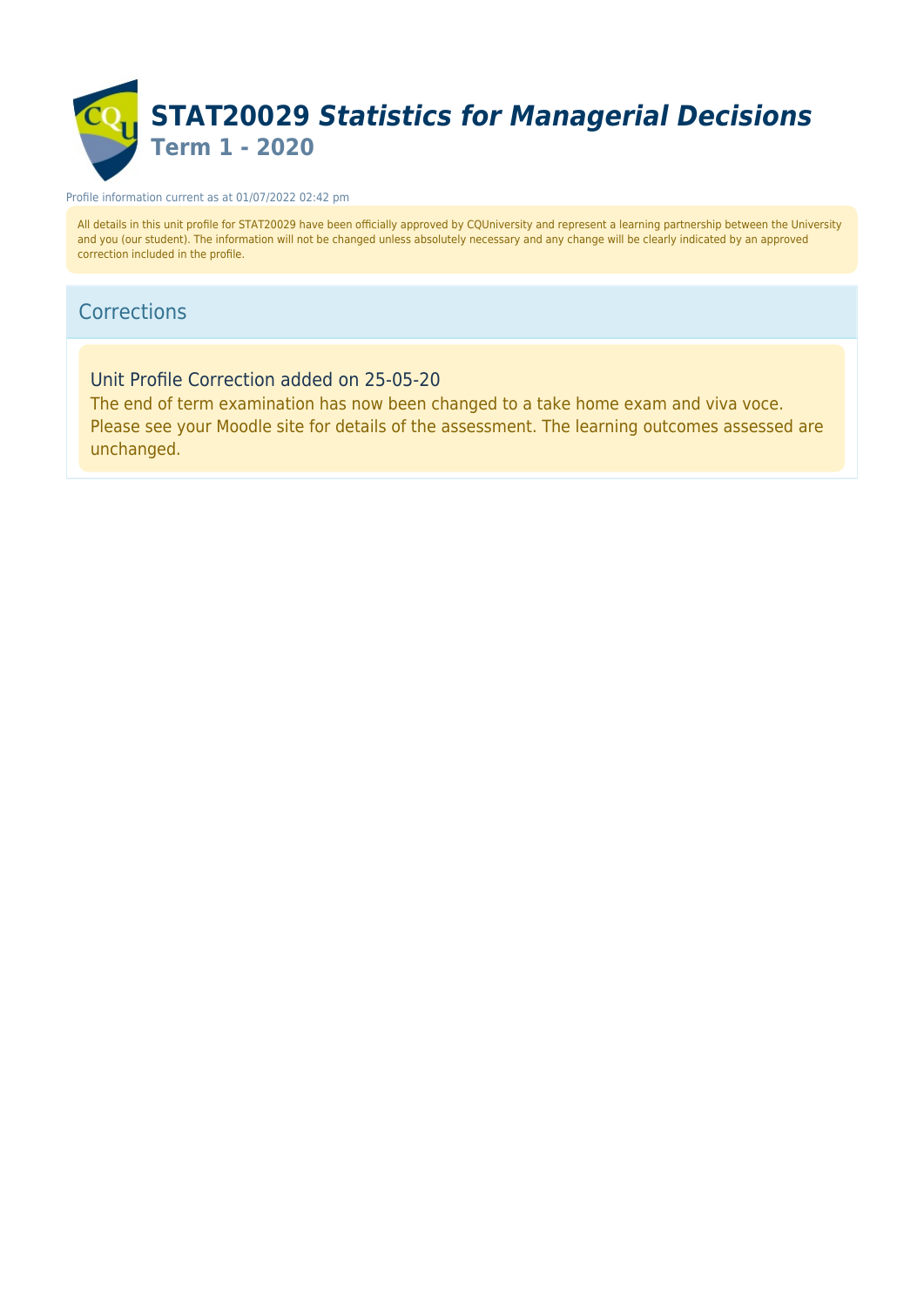## General Information

### Overview

In this unit you will examine statistics, with particular focus on applications to managerial decision making. You will use statistics techniques to make informed decisions in uncertain environments within the fields of business and accounting. You will analyse and interpret data, trends and patterns as well as make inferences and use probability theory to estimate risks. Other important topics of this unit include probability and forecasting.

### Details

Career Level: Postgraduate Unit Level: Level 8 Credit Points: 6 Student Contribution Band: 7 Fraction of Full-Time Student Load: 0.125

## Pre-requisites or Co-requisites

#### Anti-requisite: STAT20028

Important note: Students enrolled in a subsequent unit who failed their pre-requisite unit, should drop the subsequent unit before the census date or within 10 working days of Fail grade notification. Students who do not drop the unit in this timeframe cannot later drop the unit without academic and financial liability. See details in the [Assessment Policy and](https://www.cqu.edu.au/policy) [Procedure \(Higher Education Coursework\)](https://www.cqu.edu.au/policy).

### Offerings For Term 1 - 2020

- Brisbane
- Melbourne
- Online
- Sydney

### Attendance Requirements

All on-campus students are expected to attend scheduled classes – in some units, these classes are identified as a mandatory (pass/fail) component and attendance is compulsory. International students, on a student visa, must maintain a full time study load and meet both attendance and academic progress requirements in each study period (satisfactory attendance for International students is defined as maintaining at least an 80% attendance record).

### Website

[This unit has a website, within the Moodle system, which is available two weeks before the start of term. It is important](https://moodle.cqu.edu.au) [that you visit your Moodle site throughout the term. Please visit Moodle for more information.](https://moodle.cqu.edu.au)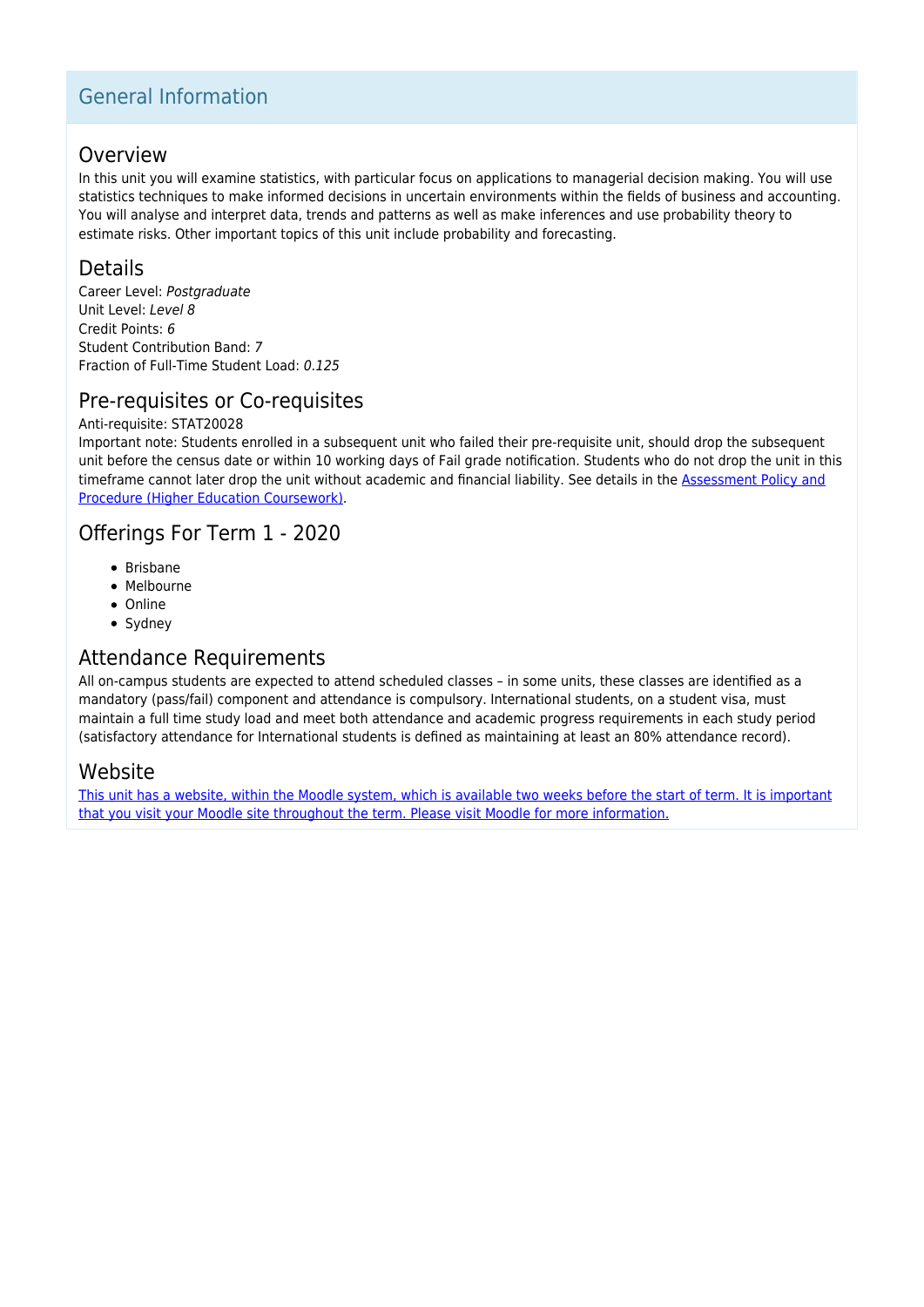## Class and Assessment Overview

### Recommended Student Time Commitment

Each 6-credit Postgraduate unit at CQUniversity requires an overall time commitment of an average of 12.5 hours of study per week, making a total of 150 hours for the unit.

## Class Timetable

**[Regional Campuses](https://handbook.cqu.edu.au/facet/timetables)** Bundaberg, Cairns, Emerald, Gladstone, Mackay, Rockhampton, Townsville

**[Metropolitan Campuses](https://handbook.cqu.edu.au/facet/timetables)** Adelaide, Brisbane, Melbourne, Perth, Sydney

### Assessment Overview

1. **Online Quiz(zes)** Weighting: 20% 2. **Written Assessment** Weighting: 20% 3. **Examination** Weighting: 60%

### Assessment Grading

This is a graded unit: your overall grade will be calculated from the marks or grades for each assessment task, based on the relative weightings shown in the table above. You must obtain an overall mark for the unit of at least 50%, or an overall grade of 'pass' in order to pass the unit. If any 'pass/fail' tasks are shown in the table above they must also be completed successfully ('pass' grade). You must also meet any minimum mark requirements specified for a particular assessment task, as detailed in the 'assessment task' section (note that in some instances, the minimum mark for a task may be greater than 50%). Consult the *University's Grades and Results Policy* for more details of interim results and final grades.

## CQUniversity Policies

#### **All University policies are available on the [CQUniversity Policy site.](https://policy.cqu.edu.au/)**

You may wish to view these policies:

- Grades and Results Policy
- Assessment Policy and Procedure (Higher Education Coursework)
- Review of Grade Procedure
- Student Academic Integrity Policy and Procedure
- Monitoring Academic Progress (MAP) Policy and Procedure Domestic Students
- Monitoring Academic Progress (MAP) Policy and Procedure International Students
- Student Refund and Credit Balance Policy and Procedure
- Student Feedback Compliments and Complaints Policy and Procedure
- Information and Communications Technology Acceptable Use Policy and Procedure

This list is not an exhaustive list of all University policies. The full list of University policies are available on the [CQUniversity Policy site.](https://policy.cqu.edu.au/)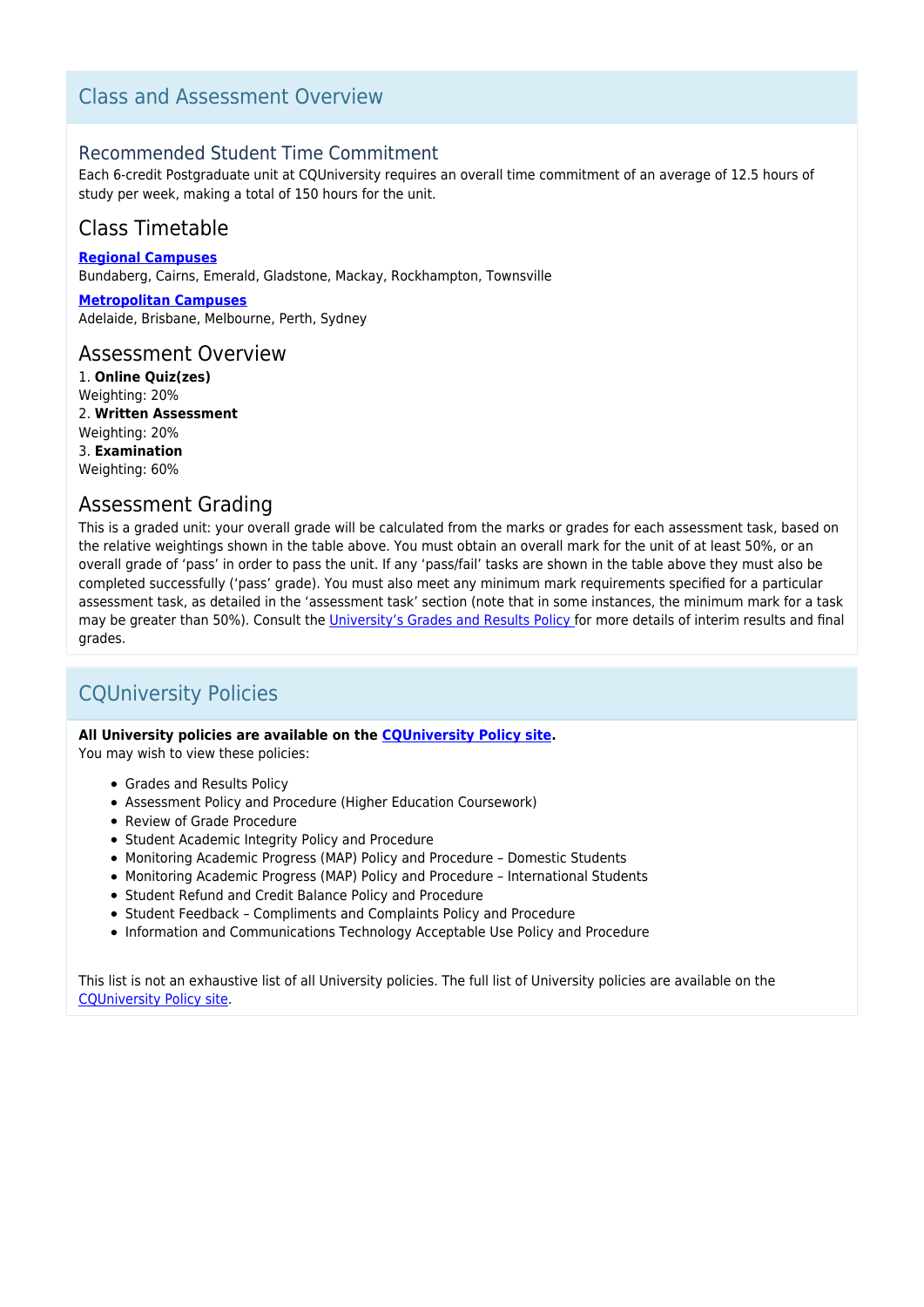## Previous Student Feedback

### Feedback, Recommendations and Responses

Every unit is reviewed for enhancement each year. At the most recent review, the following staff and student feedback items were identified and recommendations were made.

### Feedback from Abridged from student feedback.

#### **Feedback**

This is a very useful unit for my future career.

#### **Recommendation**

Authentic examples will continue to be introduced so that students can see the relevance of each topic.

### Feedback from Abridged from student feedback.

#### **Feedback**

More practical problems should be solved in class.

#### **Recommendation**

Many problems are solved in the tutorial classes. Due to time restrictions, more problems cannot be given.

### Feedback from Abridged from student feedback.

#### **Feedback**

More diversity would be helpful since students come from various backgrounds.

#### **Recommendation**

More examples can be brought in from different countries when available and relevant.

## Unit Learning Outcomes

#### **On successful completion of this unit, you will be able to:**

- 1. Analyse and work with data in a statistical framework
- 2. Interpret data to make informed decisions
- 3. Estimate the probabilities of various scenarios using statistics techniques
- 4. Make statistical inferences based on sample observations
- 5. Capture trends and make future projections
- 6. Compare the implications of alternative strategies in terms of risks and expectations.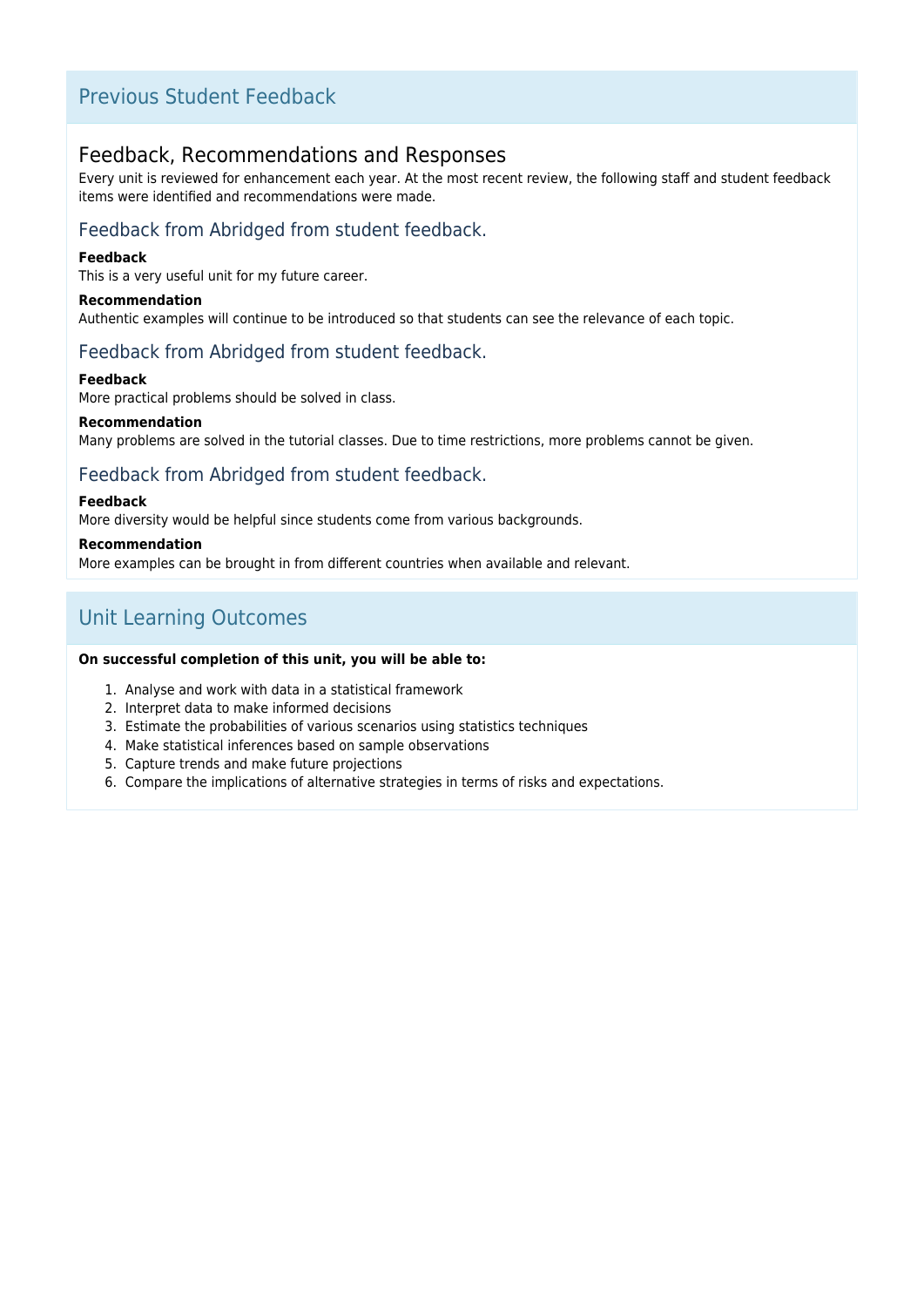# Alignment of Learning Outcomes, Assessment and Graduate Attributes

N/A<br>Level O Introductory o Intermediate o Graduate Level Professional Level Advanced Level

### Alignment of Assessment Tasks to Learning Outcomes

| <b>Assessment Tasks</b>      | <b>Learning Outcomes</b> |  |           |           |                                                   |           |
|------------------------------|--------------------------|--|-----------|-----------|---------------------------------------------------|-----------|
|                              | $\mathbf{1}$             |  |           |           | 2 3 4 5                                           | 6         |
| 1 - Online Quiz(zes) - 20%   | $\bullet$ $\bullet$      |  |           |           |                                                   |           |
| 2 - Written Assessment - 20% |                          |  |           |           | $\bullet$ $\bullet$ $\bullet$ $\bullet$ $\bullet$ | $\bullet$ |
| 3 - Examination - 60%        |                          |  | $\bullet$ | $\bullet$ | $\bullet$                                         |           |

## Alignment of Graduate Attributes to Learning Outcomes

| <b>Graduate Attributes</b>                   | <b>Learning Outcomes</b> |                |                         |           |         |         |
|----------------------------------------------|--------------------------|----------------|-------------------------|-----------|---------|---------|
|                                              | $\mathbf{1}$             | $\overline{2}$ | $\overline{\mathbf{3}}$ | 4 5       |         | 6       |
| 1 - Knowledge                                | $\circ$                  | $\circ$        | $\circ$                 | $\bullet$ | $\circ$ | $\circ$ |
| 2 - Communication                            |                          | $\circ$        |                         | $\circ$   |         | $\circ$ |
| 3 - Cognitive, technical and creative skills | $\circ$                  |                | $\circ$                 | $\circ$   | $\circ$ |         |
| 4 - Research                                 |                          | $\circ$        |                         | $\circ$   | $\circ$ |         |
| 5 - Self-management                          |                          |                |                         |           |         | $\circ$ |
| 6 - Ethical and Professional Responsibility  |                          |                |                         |           |         | $\circ$ |
| 7 - Leadership                               |                          |                |                         |           |         | $\circ$ |
|                                              |                          |                |                         |           |         |         |

**8 - Aboriginal and Torres Strait Islander Cultures**

# Alignment of Assessment Tasks to Graduate Attributes

| <b>Assessment Tasks</b>      | <b>Graduate Attributes</b> |         |                 |         |         |                 |         |  |
|------------------------------|----------------------------|---------|-----------------|---------|---------|-----------------|---------|--|
|                              |                            |         | 1 2 3 4 5 6 7 8 |         |         |                 |         |  |
| 1 - Online Quiz(zes) - 20%   | $\circ$                    |         | $\circ$         |         |         |                 |         |  |
| 2 - Written Assessment - 20% | $\circ$                    | $\circ$ | $\circ$         | $\circ$ |         | $\sim$ 0 $\sim$ | $\circ$ |  |
| 3 - Examination - 60%        | $\circ$                    |         | $\circ$         |         | $\circ$ |                 |         |  |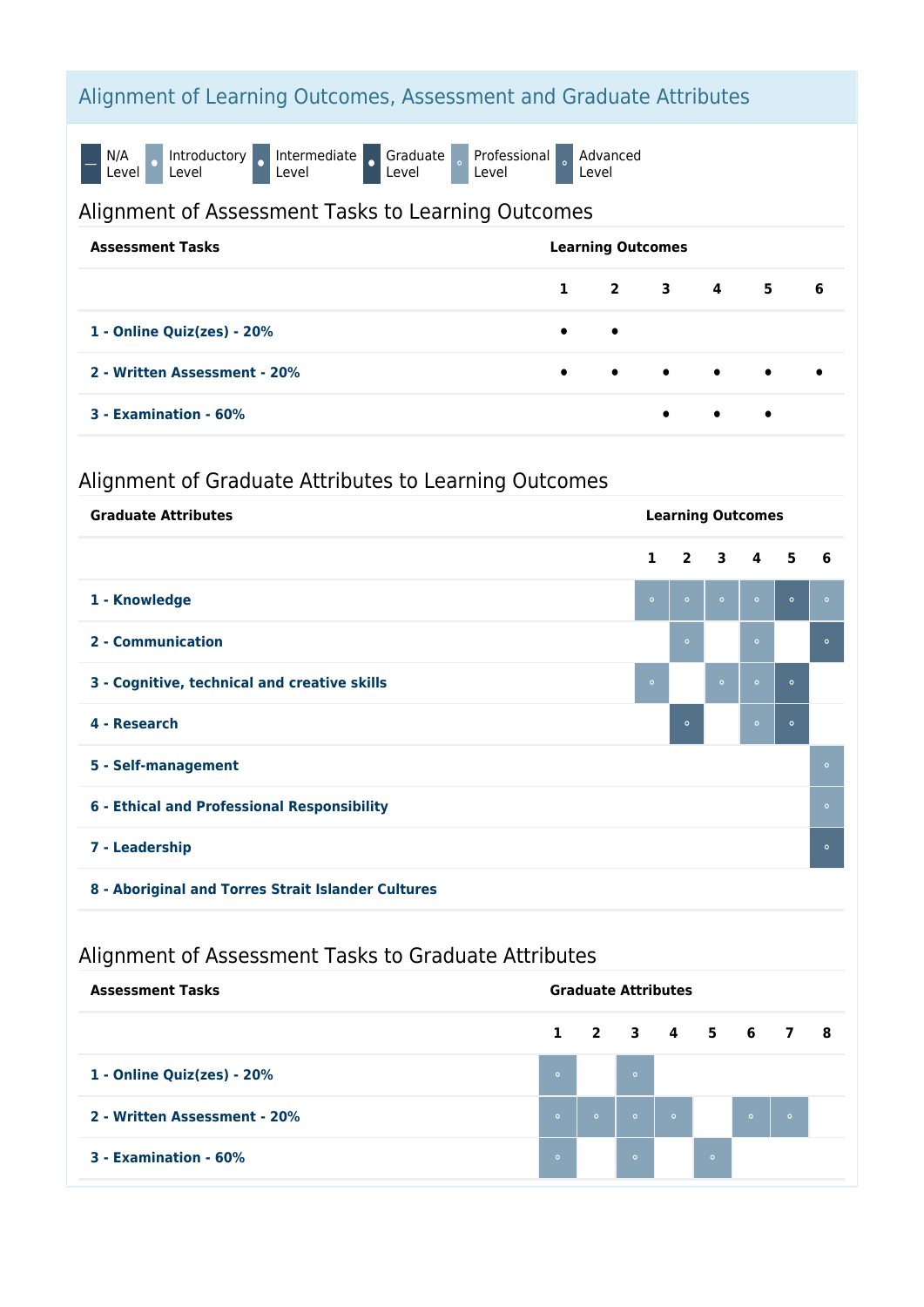# Textbooks and Resources

## Textbooks

STAT20029

### **Prescribed**

#### **Business Analytics and Statistics**

Edition: 1 (2019) Authors: Black et al Wiley Brisbane , Queensland , Australia ISBN: 9780730363330 Binding: Paperback

#### **Additional Textbook Information**

Copies are available for purchase at the CQUni Bookshop here: [http://bookshop.cqu.edu.au](http://bookshop.cqu.edu.au/) (search on the Unit code)

#### **[View textbooks at the CQUniversity Bookshop](https://bookshop.cqu.edu.au/)**

### IT Resources

#### **You will need access to the following IT resources:**

- COUniversity Student Email
- Internet
- Unit Website (Moodle)
- Microsoft Excel (or equivalent)

## Referencing Style

All submissions for this unit must use the referencing style: [Harvard \(author-date\)](https://delivery-cqucontenthub.stylelabs.cloud/api/public/content/harvard-referencing-style.pdf?v=306efe7e) For further information, see the Assessment Tasks.

## Teaching Contacts

**Roland Dodd** Unit Coordinator [r.dodd@cqu.edu.au](mailto:r.dodd@cqu.edu.au)

## **Schedule**

| Week 1 - 09 Mar 2020           |                                                                                         |                                     |
|--------------------------------|-----------------------------------------------------------------------------------------|-------------------------------------|
| <b>Module/Topic</b>            | Chapter                                                                                 | <b>Events and Submissions/Topic</b> |
| Introduction to Statistics     | Study Guide (SG) Module 1; Set Text<br>(ST) Chapter 1                                   |                                     |
| Week 2 - 16 Mar 2020           |                                                                                         |                                     |
| <b>Module/Topic</b>            | Chapter                                                                                 | <b>Events and Submissions/Topic</b> |
| Presenting Data                | SG 2; ST Chapter 2, KaddStat is<br>optional and will never be examined in<br>this unit. |                                     |
| Week 3 - 23 Mar 2020           |                                                                                         |                                     |
| Module/Topic                   | <b>Chapter</b>                                                                          | <b>Events and Submissions/Topic</b> |
| Numerical Descriptive Measures | SG 3; ST Chapter 3                                                                      | Fortnightly Quiz 1                  |
| Week 4 - 30 Mar 2020           |                                                                                         |                                     |
| <b>Module/Topic</b>            | <b>Chapter</b>                                                                          | <b>Events and Submissions/Topic</b> |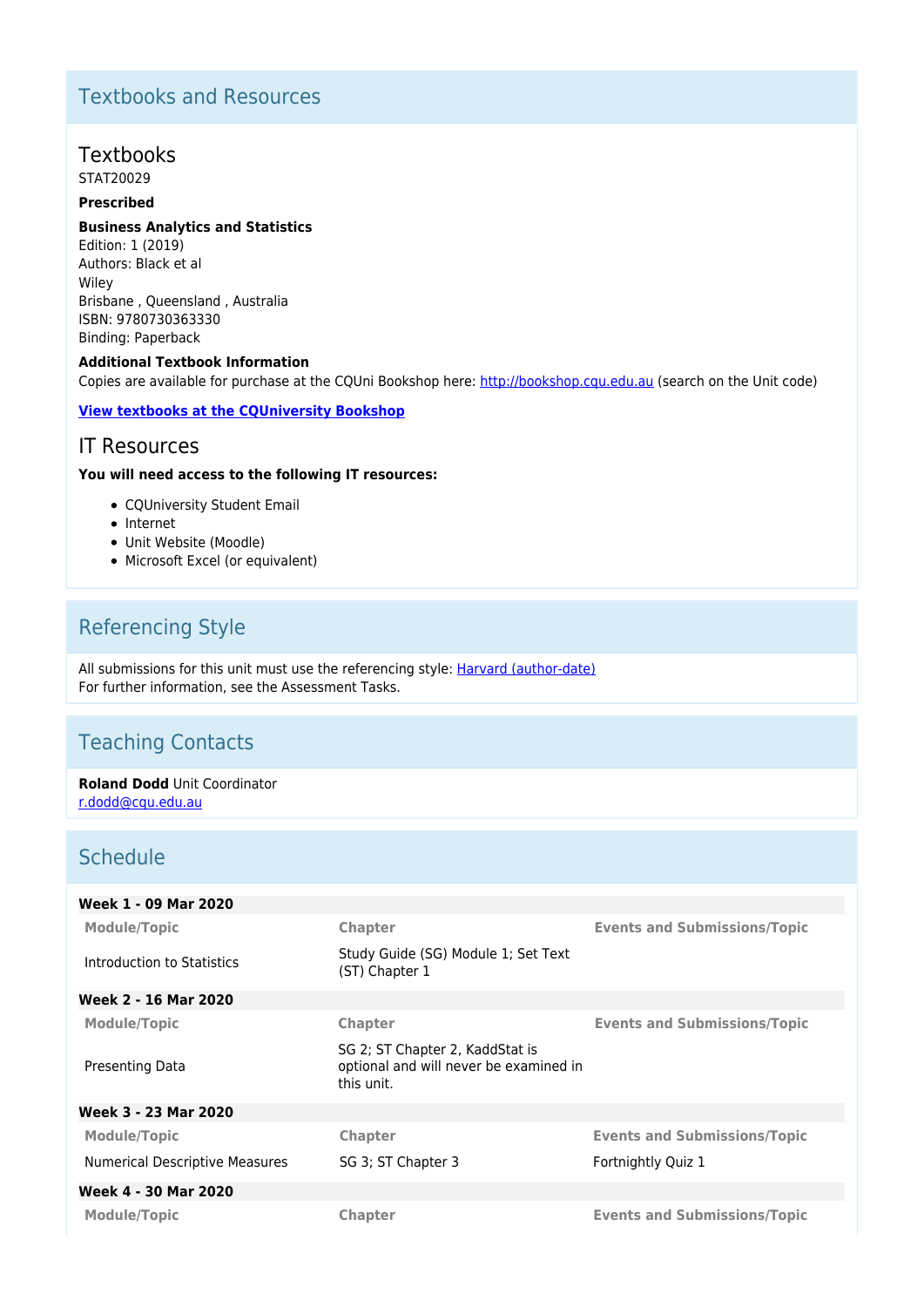| Probability                                  | SG 4; ST Chapter 4                                                                            |                                                                                        |
|----------------------------------------------|-----------------------------------------------------------------------------------------------|----------------------------------------------------------------------------------------|
| Week 5 - 06 Apr 2020                         |                                                                                               |                                                                                        |
| <b>Module/Topic</b>                          | Chapter                                                                                       | <b>Events and Submissions/Topic</b>                                                    |
| <b>Discrete Distributions</b>                | SG 5; ST Chapter 5                                                                            | Fortnightly Quiz 2                                                                     |
| Vacation Week - 13 Apr 2020                  |                                                                                               |                                                                                        |
| <b>Module/Topic</b>                          | Chapter                                                                                       | <b>Events and Submissions/Topic</b>                                                    |
| Week 6 - 20 Apr 2020                         |                                                                                               |                                                                                        |
| <b>Module/Topic</b>                          | Chapter                                                                                       | <b>Events and Submissions/Topic</b>                                                    |
| <b>Continuous Distributions</b>              | SG 6; ST Chapter 6                                                                            |                                                                                        |
| Week 7 - 27 Apr 2020                         |                                                                                               |                                                                                        |
| <b>Module/Topic</b>                          | Chapter                                                                                       | <b>Events and Submissions/Topic</b>                                                    |
| <b>Sampling Distributions</b>                | SG 7; ST Chapter 7, Sampling has<br>been covered earlier.                                     | Fortnightly Quiz 3                                                                     |
| Week 8 - 04 May 2020                         |                                                                                               |                                                                                        |
| <b>Module/Topic</b>                          | Chapter                                                                                       | <b>Events and Submissions/Topic</b>                                                    |
| Confidence interval estimation               | SG 8; ST Chapter 8 (exclude section<br>8.4 which is not in syllabus).                         |                                                                                        |
| Week 9 - 11 May 2020                         |                                                                                               |                                                                                        |
| <b>Module/Topic</b>                          | <b>Chapter</b>                                                                                | <b>Events and Submissions/Topic</b>                                                    |
| HypothesisTesting                            | SG 9; ST Chapter 9 (exclude sections<br>9.6 and 9.7) and Chapter 10 (exclude<br>section 10.5) | Fortnightly Quiz 4                                                                     |
| Week 10 - 18 May 2020                        |                                                                                               |                                                                                        |
| <b>Module/Topic</b>                          | <b>Chapter</b>                                                                                | <b>Events and Submissions/Topic</b>                                                    |
| Chi-square tests                             | SG 10; ST Chapter 12                                                                          | Submit Assignment 2<br>Assignment 2 is due on Friday (22 May<br>2020) at 11:45 pm AEST |
|                                              |                                                                                               | Assignment 2 Due: Week 10 Friday<br>(22 May 2020) 11:45 pm AEST                        |
| Week 11 - 25 May 2020                        |                                                                                               |                                                                                        |
| <b>Module/Topic</b>                          | Chapter                                                                                       | <b>Events and Submissions/Topic</b>                                                    |
| Linear regression                            | SG 11; ST Chapter 13 but exclude 13.6<br>and 13.7                                             | Fortnightly Quiz 5                                                                     |
| Week 12 - 01 Jun 2020                        |                                                                                               |                                                                                        |
| <b>Module/Topic</b>                          | Chapter                                                                                       | <b>Events and Submissions/Topic</b>                                                    |
| Time series forecasting and index<br>numbers | SG 12; ST Chapter 15 but exclude<br>15.4                                                      |                                                                                        |
| Review/Exam Week - 08 Jun 2020               |                                                                                               |                                                                                        |
| <b>Module/Topic</b>                          | Chapter                                                                                       | <b>Events and Submissions/Topic</b>                                                    |
| <b>Exam Week - 15 Jun 2020</b>               |                                                                                               |                                                                                        |
| <b>Module/Topic</b>                          | Chapter                                                                                       | <b>Events and Submissions/Topic</b>                                                    |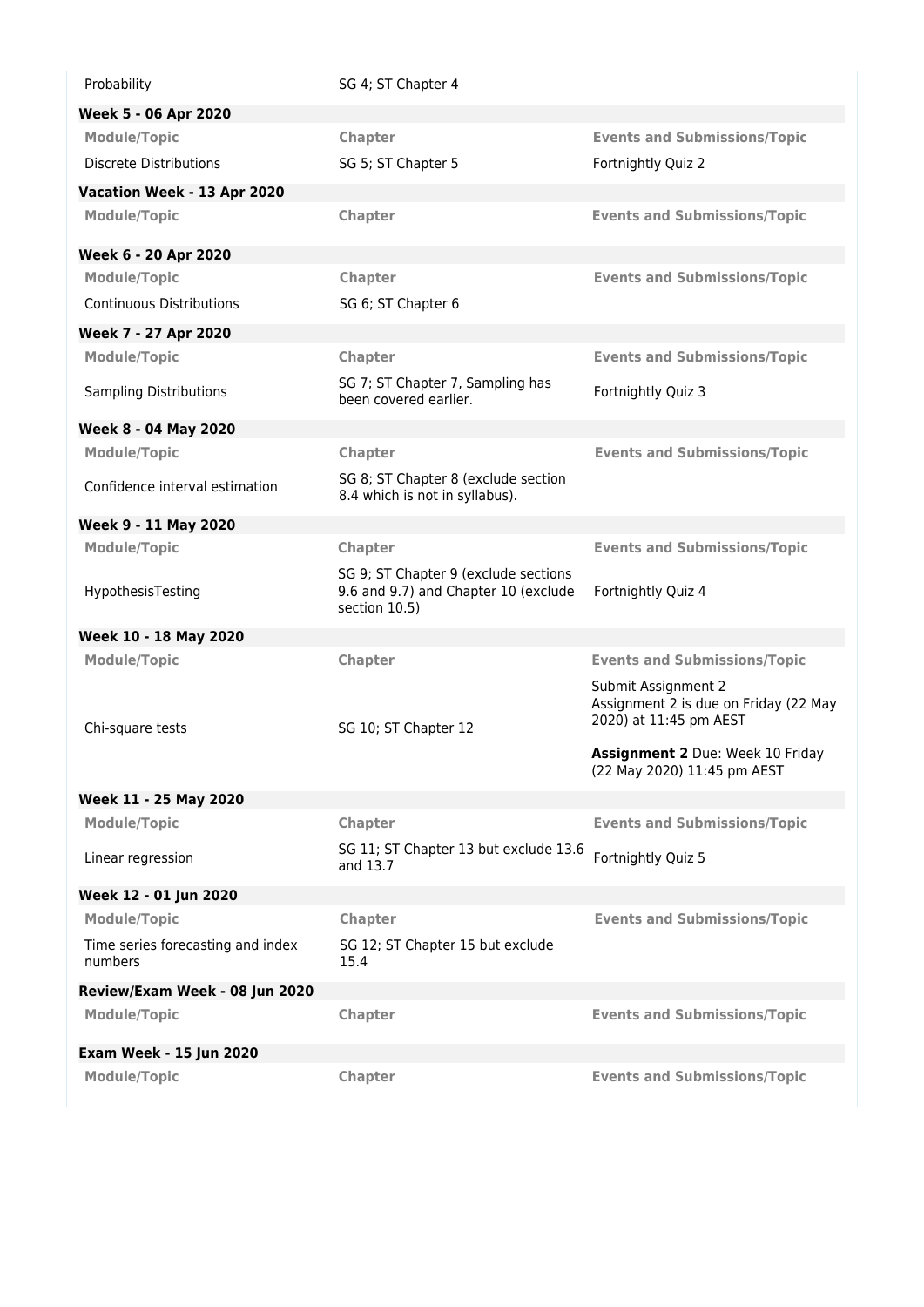## Term Specific Information

#### **To pass the unit (STAT20029) you must obtain:**

- at least 24 marks out of 60 marks on the final exam, AND
- at least 50% of the combined total mark for the two assignments and the exam.

#### **Assignment extension requests:**

- Each online quiz of Assignment 1 must be completed within the one-week time interval provided. No further extension of the deadline is possible.
- For Assignment 2, an extension of the deadline is possible under extenuating circumstances, but under no circumstances an extension beyond 14 days will be granted. Any submission after 14 days of the deadline will attract zero mark.

### Assessment Tasks

### 1 Assignment 1

### **Assessment Type**

Online Quiz(zes)

#### **Task Description**

In Assignment 1 there will be five online quizzes. They will be held in weeks 3, 5, 7, 9 and 11 and, will be available in WileyPlus. Link to appropriate WileyPlus website is only available through Moodle Unit Website. Each quiz will start at 8:00am on Monday of the week and will end on Sunday of that week at 11:00pm. No extension of the deadline is possible under any circumstances. Each quiz is worth 4 marks and there will be eight questions in each quiz. A maximum of 3 attempts will be allowed for each question, and there is no penalty for multiple attempts.

#### **Number of Quizzes**

5

**Frequency of Quizzes** Fortnightly

**Assessment Due Date**

**Return Date to Students**

**Weighting** 20%

#### **Assessment Criteria**

Only correct answers will get full marks. There is no mark for procedure.

#### **Referencing Style**

• [Harvard \(author-date\)](https://delivery-cqucontenthub.stylelabs.cloud/api/public/content/harvard-referencing-style.pdf?v=306efe7e)

#### **Submission**

Online

#### **Submission Instructions**

A maximum of 3 submissions for each question is allowed, but only the last submission will be considered for grading.

#### **Learning Outcomes Assessed**

- Analyse and work with data in a statistical framework
- Interpret data to make informed decisions

#### **Graduate Attributes**

- Knowledge
- Cognitive, technical and creative skills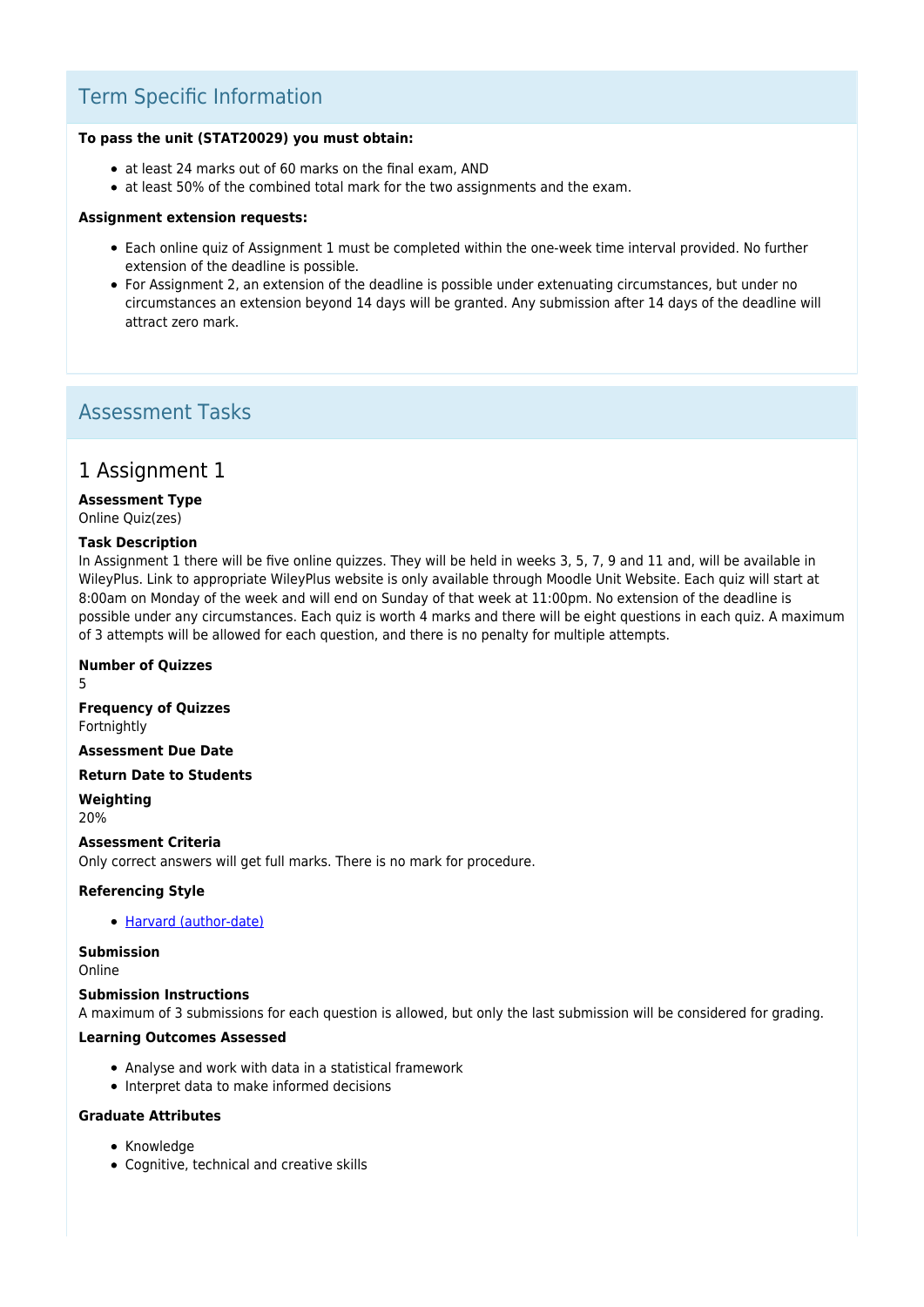## 2 Assignment 2

**Assessment Type** Written Assessment

#### **Task Description**

This is a written assessment task. There will be five questions and you are required to provide written answers to all those questions. The answers can be typed or hand-written, but where output from Excel (or similar) is asked, you must use Excel (or similar). No marks will be given for graphs which are hand-drawn. Answers to all assignment 2 quesions must be submitted as a single file in .doc, .docx, .pdf or .rtf format only and the total file size cannot exceed 100 MB. Files submitted in zipped form or any other format will not be accepted. Hand written material can be scanned and Excel output can be copied and pasted in the single document.

#### **Assessment Due Date**

Week 10 Friday (22 May 2020) 11:45 pm AEST

All answers should be submitted online as a single file in .doc, .docx, .pdf or .rtf format only. No zipped file will be accepted. File size cannot exceed 100 MB

#### **Return Date to Students**

Week 12 Friday (5 June 2020)

In approximately two weeks after the deadline, you should be able to see feedback on your submission.

#### **Weighting**

20%

#### **Assessment Criteria**

Part marks will be given for conceptual understanding and correct procedures. Full marks cannot be obtained without proper description and working of the procedure.

#### **Referencing Style**

[Harvard \(author-date\)](https://delivery-cqucontenthub.stylelabs.cloud/api/public/content/harvard-referencing-style.pdf?v=306efe7e)

#### **Submission**

Online

#### **Submission Instructions**

All answers should be submitted online as a single file in .doc, .docx, .pdf or .rtf format only. No zipped file will be accepted. File size cannot exceed 100 MB

#### **Learning Outcomes Assessed**

- Analyse and work with data in a statistical framework
- Interpret data to make informed decisions
- Estimate the probabilities of various scenarios using statistics techniques
- Make statistical inferences based on sample observations
- Capture trends and make future projections
- Compare the implications of alternative strategies in terms of risks and expectations.

#### **Graduate Attributes**

- Knowledge
- Communication
- Cognitive, technical and creative skills
- Research
- Ethical and Professional Responsibility
- Leadership

### Examination

#### **Outline**

Complete an invigilated examination.

#### **Date**

During the examination period at a CQUniversity examination centre.

#### **Weighting**

60%

**Length** 180 minutes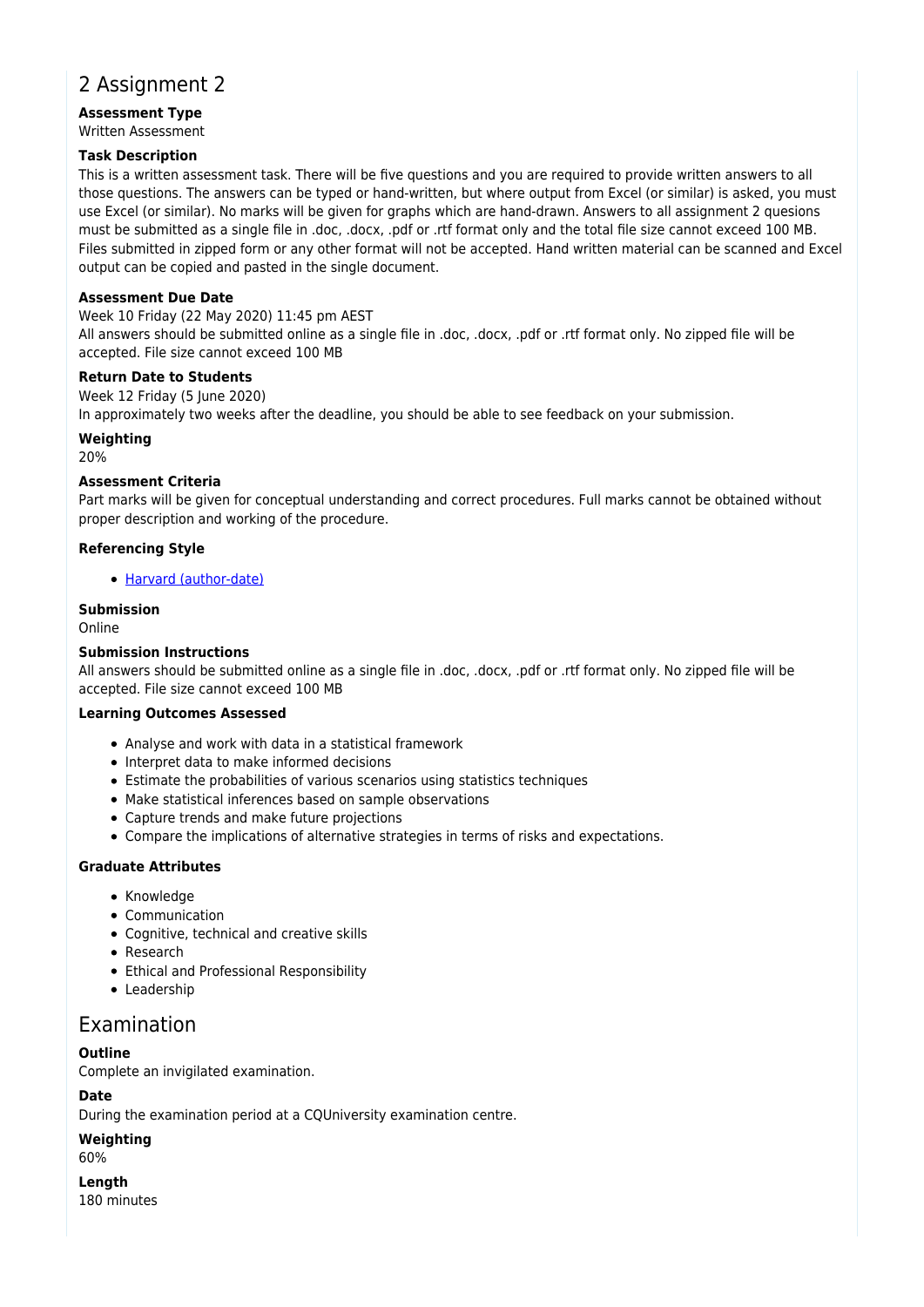#### **Minimum mark or grade**

40% (Minimum of 24 marks out of 60 marks)

#### **Exam Conditions**

Open Book.

#### **Materials**

Dictionary - non-electronic, concise, direct translation only (dictionary must not contain any notes or comments). Calculator - all non-communicable calculators, including scientific, programmable and graphics calculators are authorised

## Academic Integrity Statement

As a CQUniversity student you are expected to act honestly in all aspects of your academic work.

Any assessable work undertaken or submitted for review or assessment must be your own work. Assessable work is any type of work you do to meet the assessment requirements in the unit, including draft work submitted for review and feedback and final work to be assessed.

When you use the ideas, words or data of others in your assessment, you must thoroughly and clearly acknowledge the source of this information by using the correct referencing style for your unit. Using others' work without proper acknowledgement may be considered a form of intellectual dishonesty.

Participating honestly, respectfully, responsibly, and fairly in your university study ensures the CQUniversity qualification you earn will be valued as a true indication of your individual academic achievement and will continue to receive the respect and recognition it deserves.

As a student, you are responsible for reading and following CQUniversity's policies, including the **[Student Academic](https://www.cqu.edu.au/policy/sharepoint-document-download?file_uri={BE8380F3-F86D-4C55-AC0D-84A81EAFD6A2}/Student%20Academic%20Integrity%20Policy%20and%20Procedure%20(formerly%20known%20as%20the%20Academic%20Misconduct%20Procedure).pdf) [Integrity Policy and Procedure](https://www.cqu.edu.au/policy/sharepoint-document-download?file_uri={BE8380F3-F86D-4C55-AC0D-84A81EAFD6A2}/Student%20Academic%20Integrity%20Policy%20and%20Procedure%20(formerly%20known%20as%20the%20Academic%20Misconduct%20Procedure).pdf)**. This policy sets out CQUniversity's expectations of you to act with integrity, examples of academic integrity breaches to avoid, the processes used to address alleged breaches of academic integrity, and potential penalties.

#### **What is a breach of academic integrity?**

A breach of academic integrity includes but is not limited to plagiarism, self-plagiarism, collusion, cheating, contract cheating, and academic misconduct. The Student Academic Integrity Policy and Procedure defines what these terms mean and gives examples.

#### **Why is academic integrity important?**

A breach of academic integrity may result in one or more penalties, including suspension or even expulsion from the University. It can also have negative implications for student visas and future enrolment at CQUniversity or elsewhere. Students who engage in contract cheating also risk being blackmailed by contract cheating services.

#### **Where can I get assistance?**

For academic advice and guidance, the **Academic Learning Centre (ALC)** can support you in becoming confident in completing assessments with integrity and of high standard.

#### **What can you do to act with integrity?**